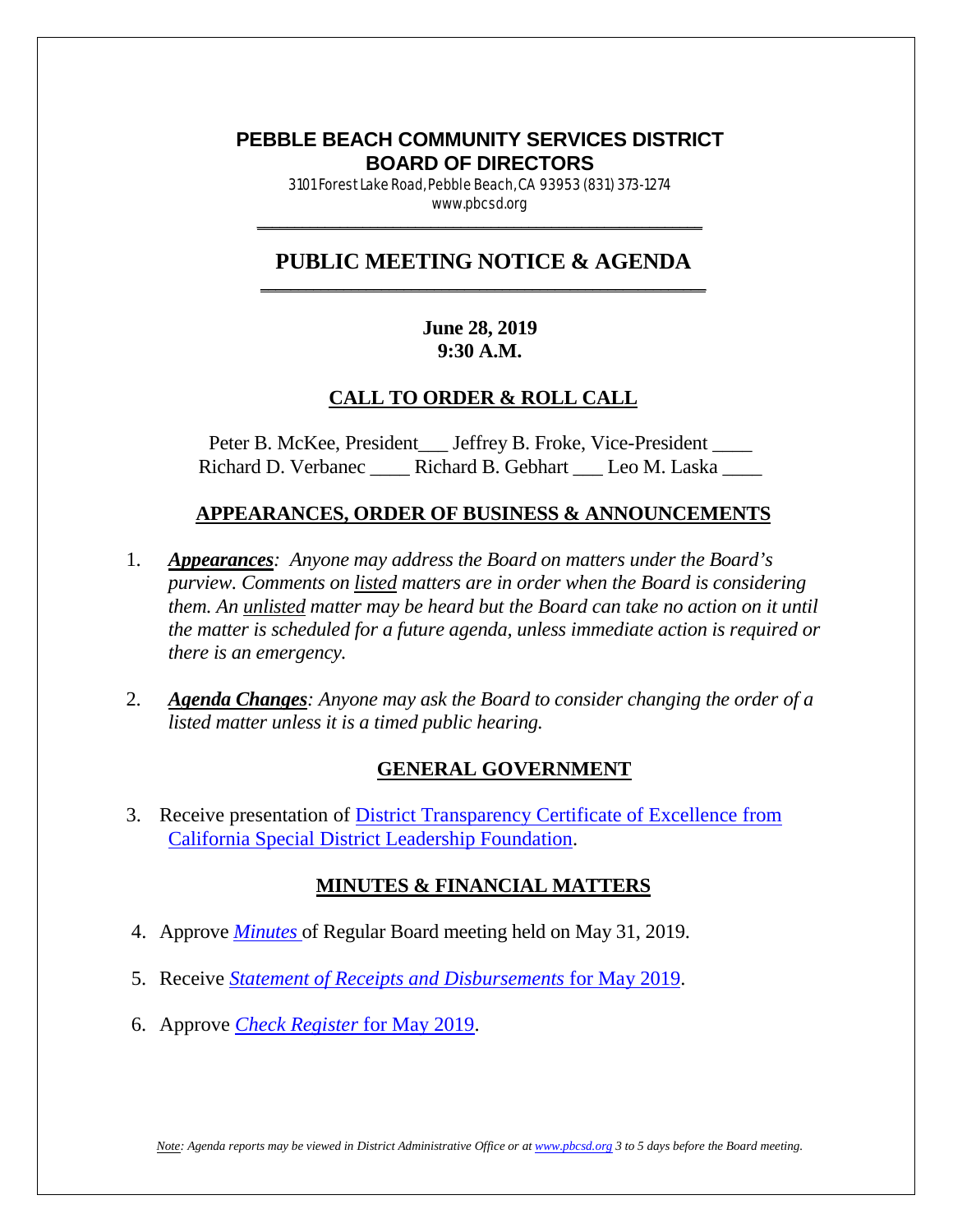# **TIMED BUSINESS - 9:40 A.M. CONCURRENT PUBLIC HEARINGS:**

# **FY 2019-20 PBCSD FINAL BUDGET AND SERVICE FEES**

- 7. *Public Hearing* to consider comments, protests and/or requests for clarification regarding adoption of service charges and [Final Budget for Fiscal Year 2019-20](http://pbcsd.org/wp-content/uploads/pbcsd/meetings/board/2019/2019-06-28/07-Final-Budget-Report-for-Fiscal-Year-2019-20.pdf) (7/1/19 through 6/30/20).
	- A. Adopt *Resolution No. 19-10* approving FY 2019-20 service charges and special tax for:
		- **Garbage and Refuse Collection and Disposal Services**: The rate for garbage service is proposed to increase by 4% for basic residential from \$24.69 per month to \$25.68 per month.
		- **Wastewater Treatment & Disposal Services**: The rate for sewer service is proposed to increase by 9% for residential from \$20.62 per month to \$22.48 per month.
		- **Fire Protection Services**: No change is proposed in the residential assessment of \$51.20 per year and vacant lot assessment of \$25.60 per year.
	- B. Adopt *Resolution No. 19-11* certifying compliance with state law for levying of general and special taxes, assessments and property-related fees and charges.
	- C. Adopt *Resolution No. 19-12* approving Final Budget for FY 2019-20.
	- D. Adopt *Resolution No. 19-13* approving positions, classifications and pay schedule for FY 2019-20.
	- E. Adopt *Resolution No. 19-14* adopting the Appropriation Limit for FY 2019-20.
	- F. Adopt *Resolution No. 19-15* approving sewer connection fee for FY 2019-20.

# **END OF TIMED BUSINESS**

# **FIRE DEPARTMENT**

8. Receive [Fire Chief's monthly report of Fire Department](http://pbcsd.org/wp-content/uploads/pbcsd/meetings/board/2019/2019-06-28/08-Fire-Chiefs-Monthly-Report-for-Fire-Department-May-15-to-June-15-2019.pdf) operations, training and fire prevention.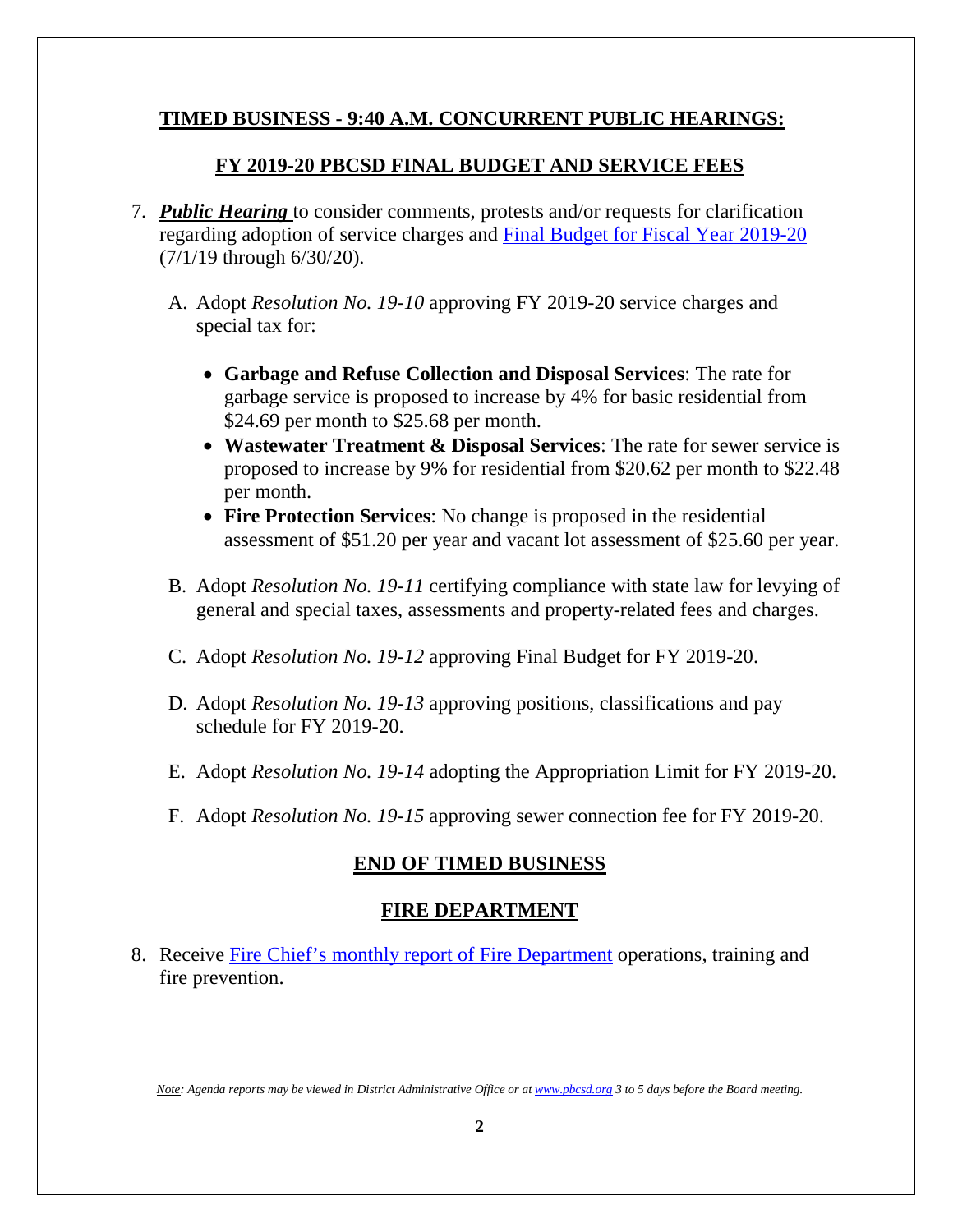# **MAINTENANCE, ENGINEERING & CONSTRUCTION**

- 9. Receive monthly utilities [operations and maintenance report](http://pbcsd.org/wp-content/uploads/pbcsd/meetings/board/2019/2019-06-28/09-Operations-Maintenance-Board-Report-June-2019.pdf) for wastewater collection, treatment and disposal and recycled water distribution systems.
- 10. Receive status report regarding active [PBCSD capital improvement projects.](http://pbcsd.org/wp-content/uploads/pbcsd/meetings/board/2019/2019-06-28/10-Capital-Improvement-Projects-Report.pdf)
- 11. Adopt *[Resolution 19-16](http://pbcsd.org/wp-content/uploads/pbcsd/meetings/board/2019/2019-06-28/11-RES-19-16-Approving-Agreement-for-Engineering-Services-for-Reclamation-Water-Storage-Tank-Project.pdf)* approving agreement for engineering services for Reclamation Water Storage Tank Project.
	- A. Approve [agreement for drilling services for new reclamation project well.](http://pbcsd.org/wp-content/uploads/pbcsd/meetings/board/2019/2019-06-28/11A-Agreement-for-Drillling-Services-for-New-Reclamation-Project-Well.pdf)
- 12. Receive [Carmel Area Wastewater District reports](http://pbcsd.org/wp-content/uploads/pbcsd/meetings/board/2019/2019-06-28/12-CAWD-Board-Meeting-Agenda-Reports-June-2019.pdf) and information concerning matters of mutual interest to PBCSD and CAWD:
	- A. Report from Director McKee on June 27, 2019 CAWD Board meeting
	- B. Assign Director Froke to attend CAWD Board of Directors meeting scheduled for Thursday, July 25, 2019 at 3945 Rio Rd., Carmel.

# **SOLID WASTE MANAGEMENT**

13. Receive report regarding Monterey Regional Waste Management District [\(MRWMD\) Board meeting held on June](http://pbcsd.org/wp-content/uploads/pbcsd/meetings/board/2019/2019-06-28/13-MRWMD-Board-Meeting-Agenda.pdf) 21, 2019.

# **MISCELLANEOUS INFORMATION AND COMMUNICATIONS**

- 14. *This time is reserved for receiving miscellaneous written and oral communications. The Board will take no action on any matter not listed on the agenda except to instruct staff to review the matter and/or include it in a future Board meeting agenda, if desired.*
	- A. General Manager Report.
	- B. Questions from Directors or staff seeking clarification of matters within purview of the District.